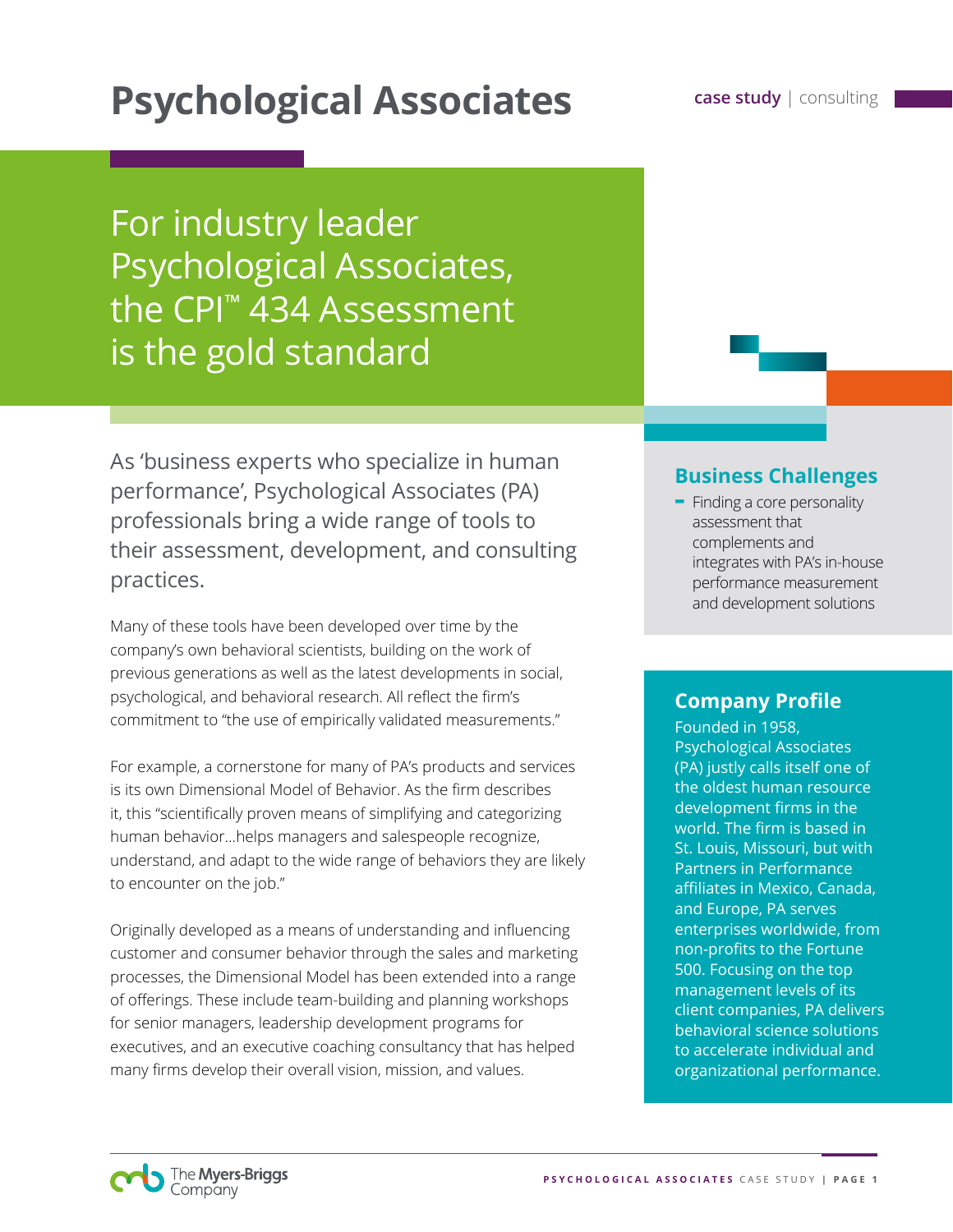A further extension of the Dimensional Model began some 20 years ago, when some of PA's national clients started asking the firm for testing and assessment services to complement its coaching services, especially as applied to executive appraisal, development, and succession management. In response, PA developed several survey and feedback instruments based on its behavioral approach as embodied in the Dimensional Model.

### **Solution**

Given that so many of these tools have been developed in-house, it's not surprising that the various instruments PA uses are carefully integrated to provide complete, coherent performance measurement and development solutions. But the firm goes out-ofhouse for one key component of its services and solutions—its core personality assessment.

For that, Psychological Associates relies on the CPI 434 tool from The Myers-Briggs Company (formerly CPP). According to Psychological Associates president Dr. Ann Beatty, the firm performs 2,500 to 4,000 personality assessments each year, and the CPI 434 assessment is the baseline measurement in every single one.

"The CPI 434 has been part of our history," says Dr. Beatty. "We consider it the gold standard in personality assessment— accurate, consistent, and insightful in all the ways we need. It's a perfect fit for our ways of working and thinking.

"We like its practical, common sense nature," she continues. "The instrument's results describe human beings—their competencies and proclivities, their potential as well as their limitations."

#### **Developing people so organizations can perform**

In the 1990s, Psychological Associates integrated its training and consulting practices by introducing its High-Performance Model, a comprehensive approach to identifying and filling the performance needs of organizations as well as individuals. The model has four components:

### **Solution**

**-** Use CPI™ 434 assessment to complete PA's highperformance model

The CPI™ 434 has been part of our history. We consider it the gold standard in personality assessment."

**Dr. Ann Beatty,**  President, Psychological Associates

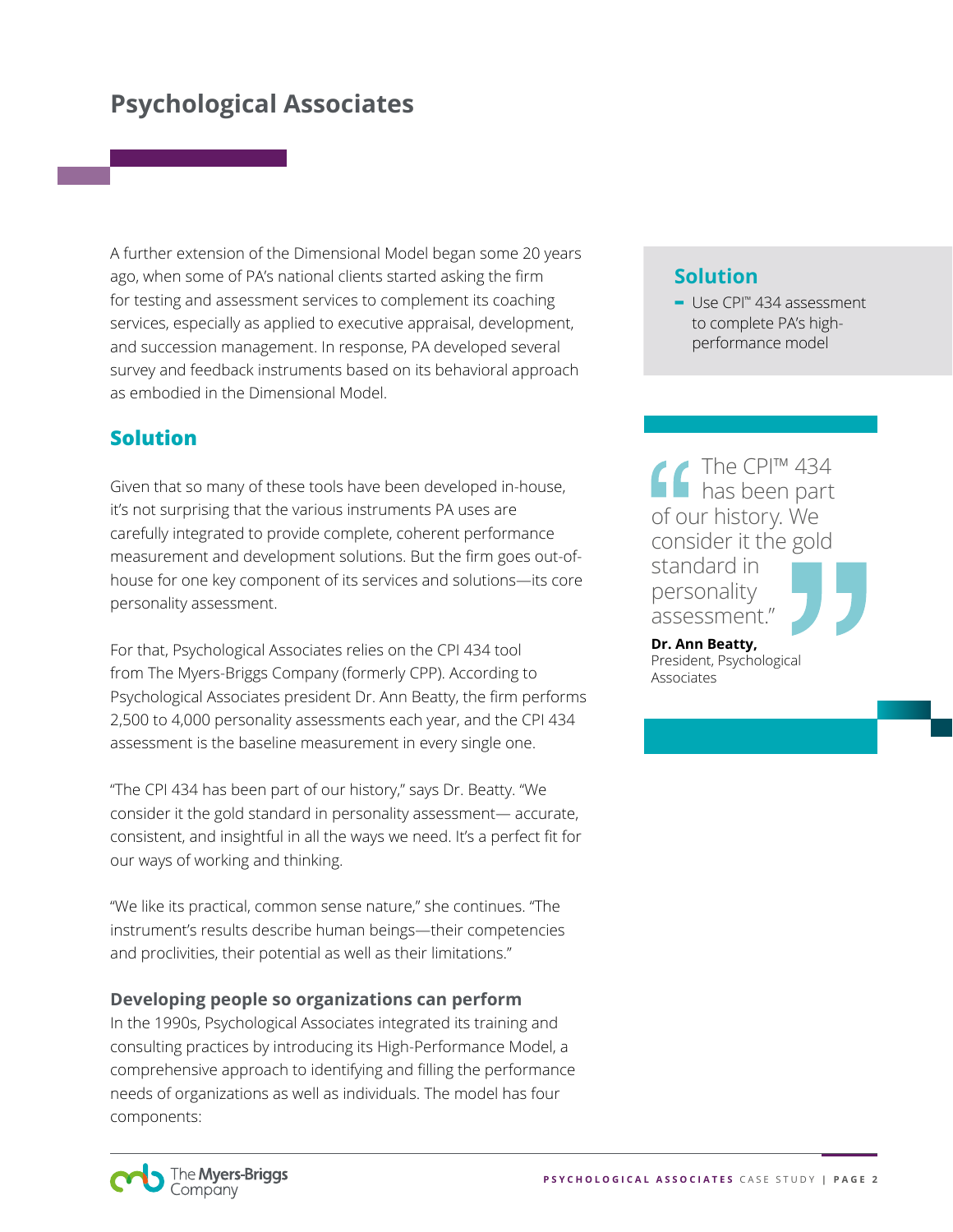- **1.** Know where you are going.
- **2.** Ensure your people have what it takes to get there.
- **3.** Enable and develop them if they don't.
- **4.** Help them stay on track.

"Our core work, of course, is focused on steps two and three of the High-Performance Model," Dr. Beatty notes, and she cites two representative engagements that illustrate how PA delivers on the model as well as the pivotal role of the CPI 434 instrument.

#### **Results**

The first case involved the largest producer of protein in the world. In 2001, this company acquired another food company, then the number one beef packer and number two pork processor in the US. The acquiring company engaged a business consulting firm to address the business issues associated with merging the two companies. But senior management knew that it also had to address the leadership needs of the new combined organization.

 "The CEO of the combined organization realized that fully two-thirds of his employees were now new and unknown to him," Dr. Beatty recalls, "including hundreds of managers who would be instrumental in making the integration work.

"He wanted to understand, literally, the people he was going to be working with. And he wanted to understand them from a common and empirically sound perspective." For that, he turned to Psychological Associates, who turned to the CPI 434 tool among other instruments and methodologies.

"We produced Executive Profile Reports on 136 top officers from both organizations—all in a matter of months," Dr. Beatty recalls. "These included education and job history, problem-solving skills, multi-rater

#### **Results**

**-** CPI 434's reliable results and good fit with PA's in-house models means PA can administer 2,500 to 4,000 personality assessments each year with confidence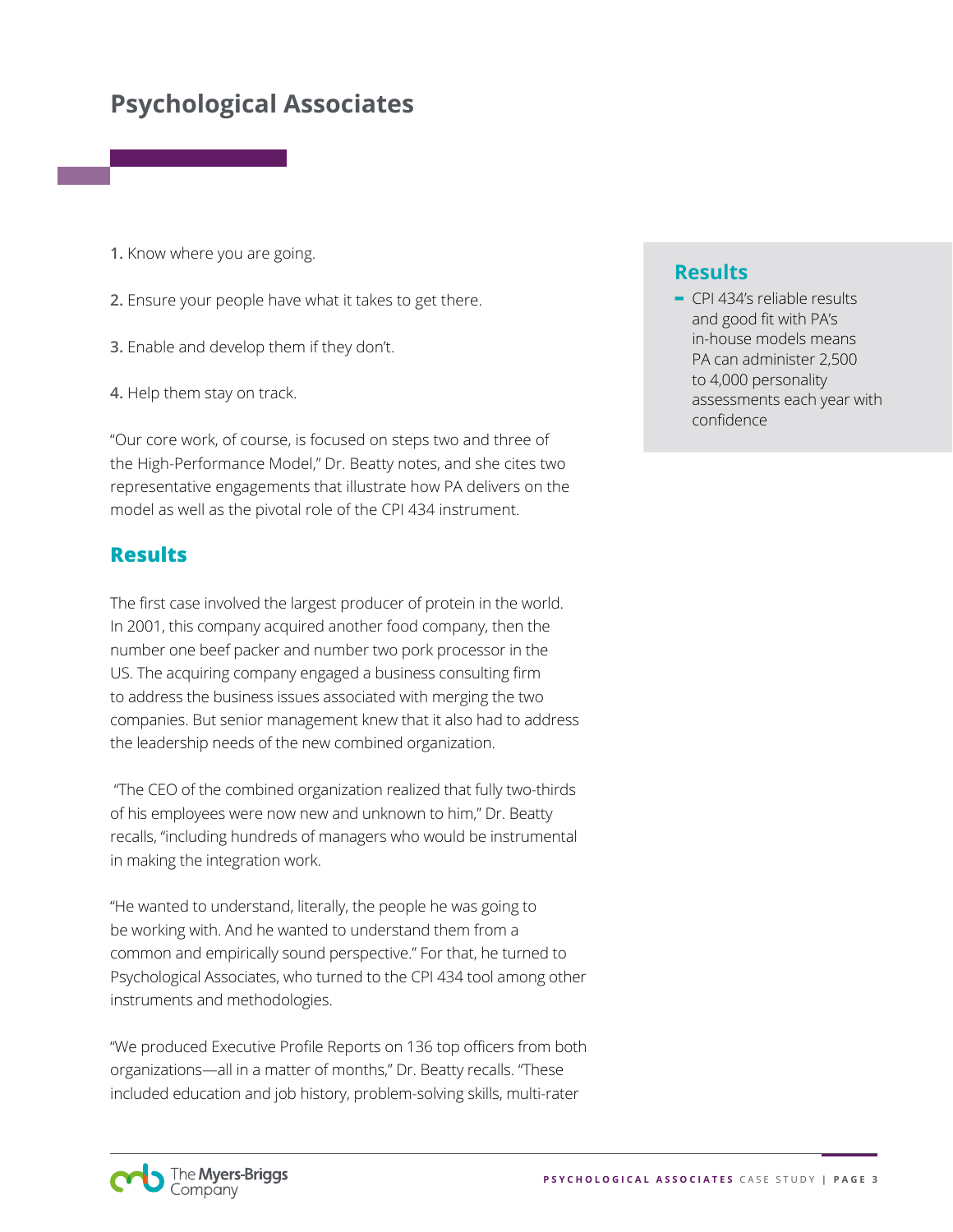360-degree survey results, performance appraisal ratings, short- and longterm goals—and, of course, key personality characteristics measured through the CPI 434."

As a result, the company's senior management was able to do more than simply populate an expanded business and management structure. Based on PA's full, empirically based understanding of its executive talent base, the company implemented programs to develop existing leaders and identify emerging ones in order to nurture future executives and orchestrate a successful succession management effort.

Psychological Associates uses the CPI 434 assessment not only to serve various clients but also to help individual clients achieve various organizational objectives at various times.

As an example, PA's Dr. Beatty cites a large consumer goods manufacturing company in the St. Louis area that is a long-time client of PA. Some years ago, market and other conditions drove the company's management to decide to go into "maintenance mode." So, they called on PA to help them identify and select managers and other employees with the right personal, cognitive, and problem-solving profiles to lead and thrive in that kind of business environment. The CPI 434 tool was instrumental in PA's assessment process.

Some years later, things changed. The company's management decided the time was right to grow, and this different mission would require leaders and others with different personalities, skills, and potentials.

Again, management called on PA. And again, the CPI 434 assessment played a baseline role in selecting and developing the kinds of leader and managers needed.

"Our High-Performance Model starts with 'Know where you are going,'" Dr. Beatty says. "So, as organizational objectives change, we help our clients figure out what skills and traits they need in their leaders, managers, and other employees to reach the new goals.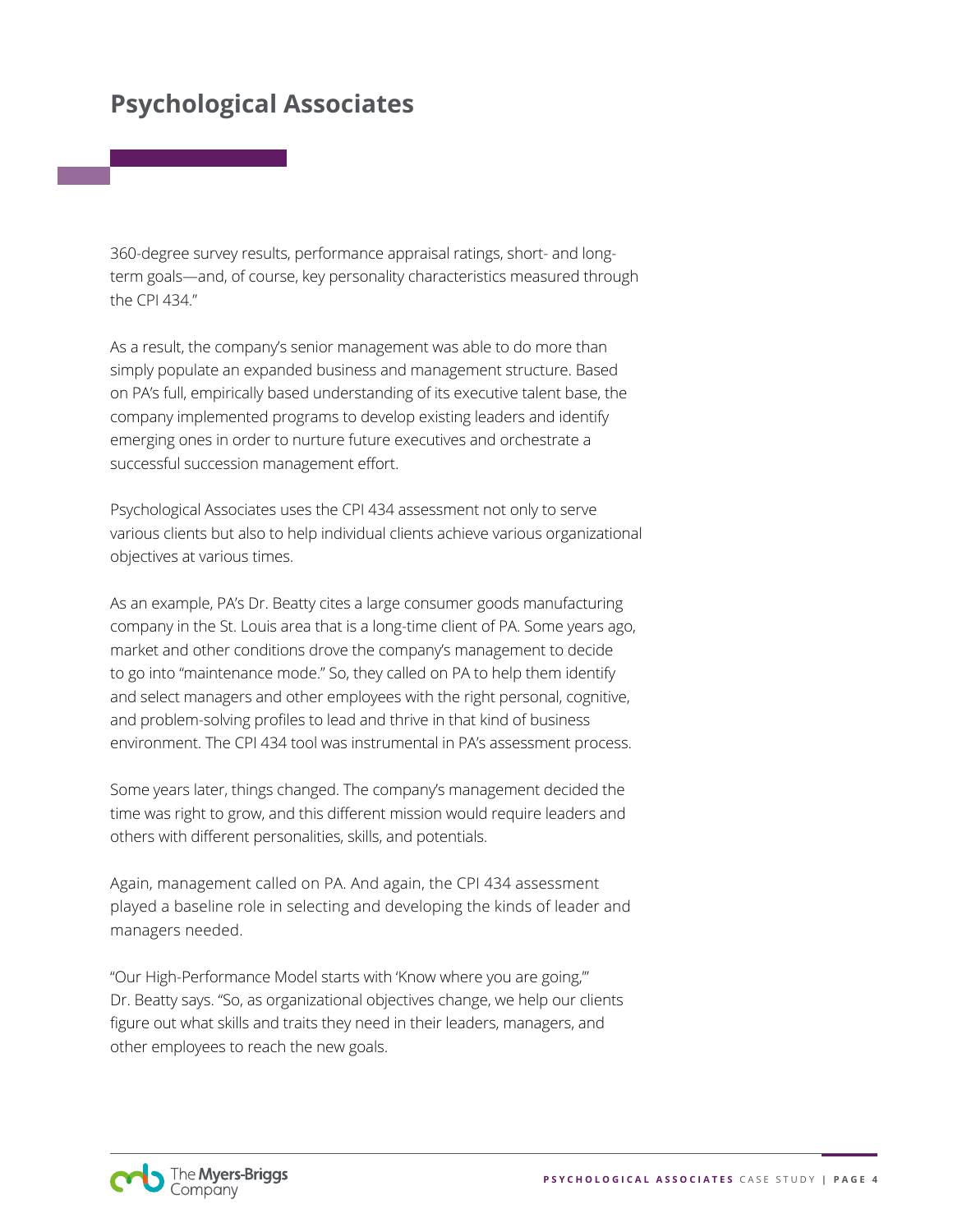"That provides a road map for selecting, promoting, and developing the right people to get the job done," she continues. "And the CPI 434 is the instrument of choice for identifying and assessing those people."